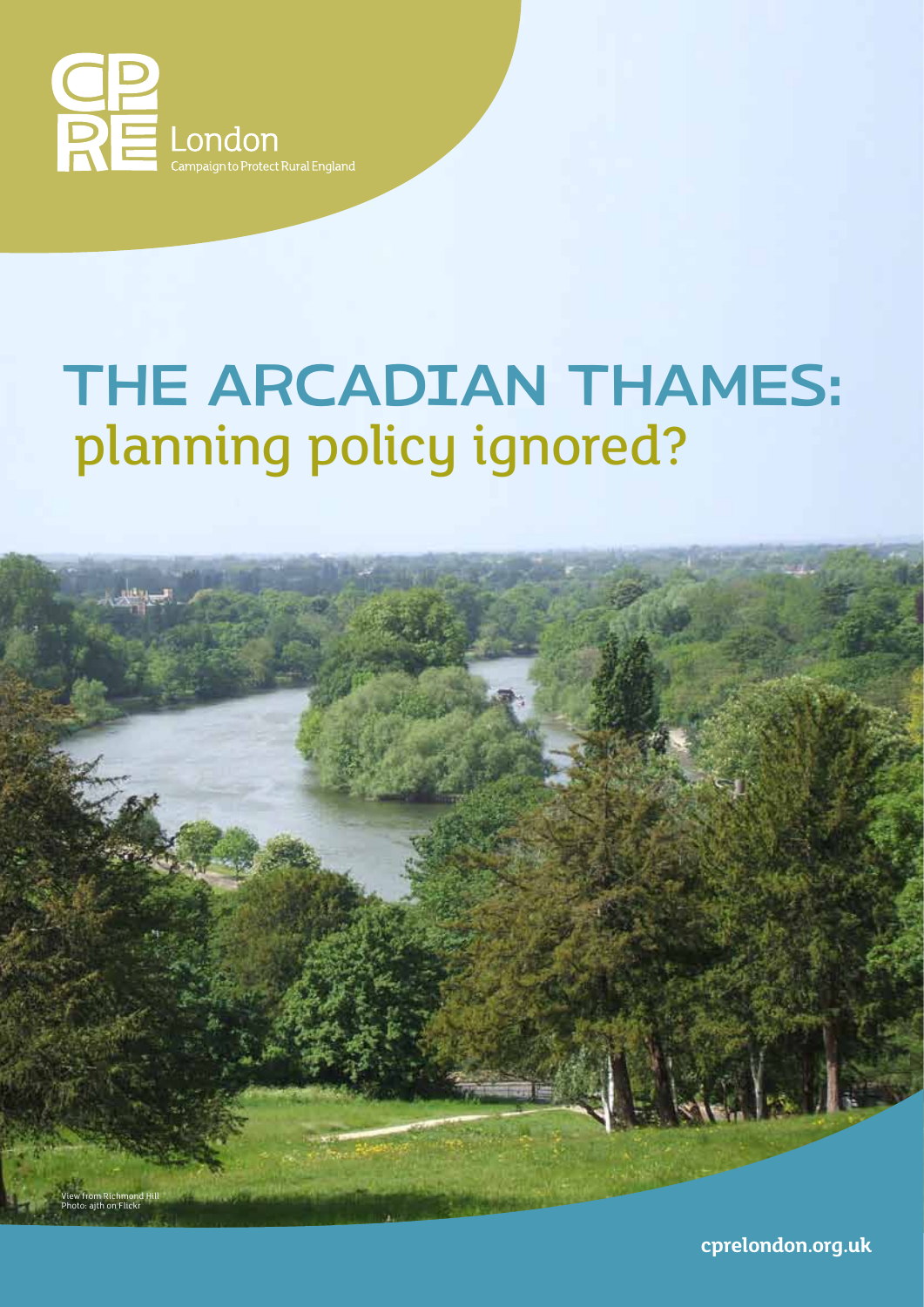## **FOREWORD**

Has the tide gone out for protection of this historic landscape?

Between Weybridge and Kew the river Thames meanders through a unique landscape of parks, royal palaces and working communities known as the Arcadian Thames.

Originally a private and privileged landscape, Arcadia was saved and democratised in the 19th century with many of the private estates being opened up for the public to enjoy.

The Arcadian Thames is symbolic. It represents the results of the conservation movement. Campaigners ensured that its history and illusion of 'rural paradise' survived the expansion of London by advocating that development in and around it should be controlled. The beautiful stretch of the river we call the Arcadian Thames which we all enjoy today would not exist if the UK did not have a system which effectively controls development and which places value on such things as heritage and countryside within the city for the enjoyment of all Londoners.

Of course the planning system does much more than place a value on heritage and illusion. Through a democratic process which is shared between local boroughs, London-wide as well as national politics, the system ensures there is space for business, affordable housing, retail, leisure, schools and so on. Or at least it did.

The Arcadian Thames is now under threat. And this is also symbolic. Across London developments are going ahead even though they do not meet the community vision set

out in the democratically agreed 'Local Plan' and even though they damage cherished places like heritage or conservation areas, or protected green spaces such as Green Belt, playing fields or parks.

Developments frequently don't contain the required number of affordable homes; they impact on protected views or the enjoyment of parks; they encroach on green space; units are crammed in without sufficient quality of buildings and spaces … and on and on.

In other words the system which should balance development and community need is broken. The breakdown of the system of control is extremely problematic. This report demonstrates how this is playing out on the ground – specifically in the Arcadian Thames area – through taking a closer look at the journey through the planning system of a number of large and some smaller developments.

It just scratches the surface of the implications for the future of a system which is now loaded in favour of development, and by implication, developers – with local communities less and less able to be heard. Whilst building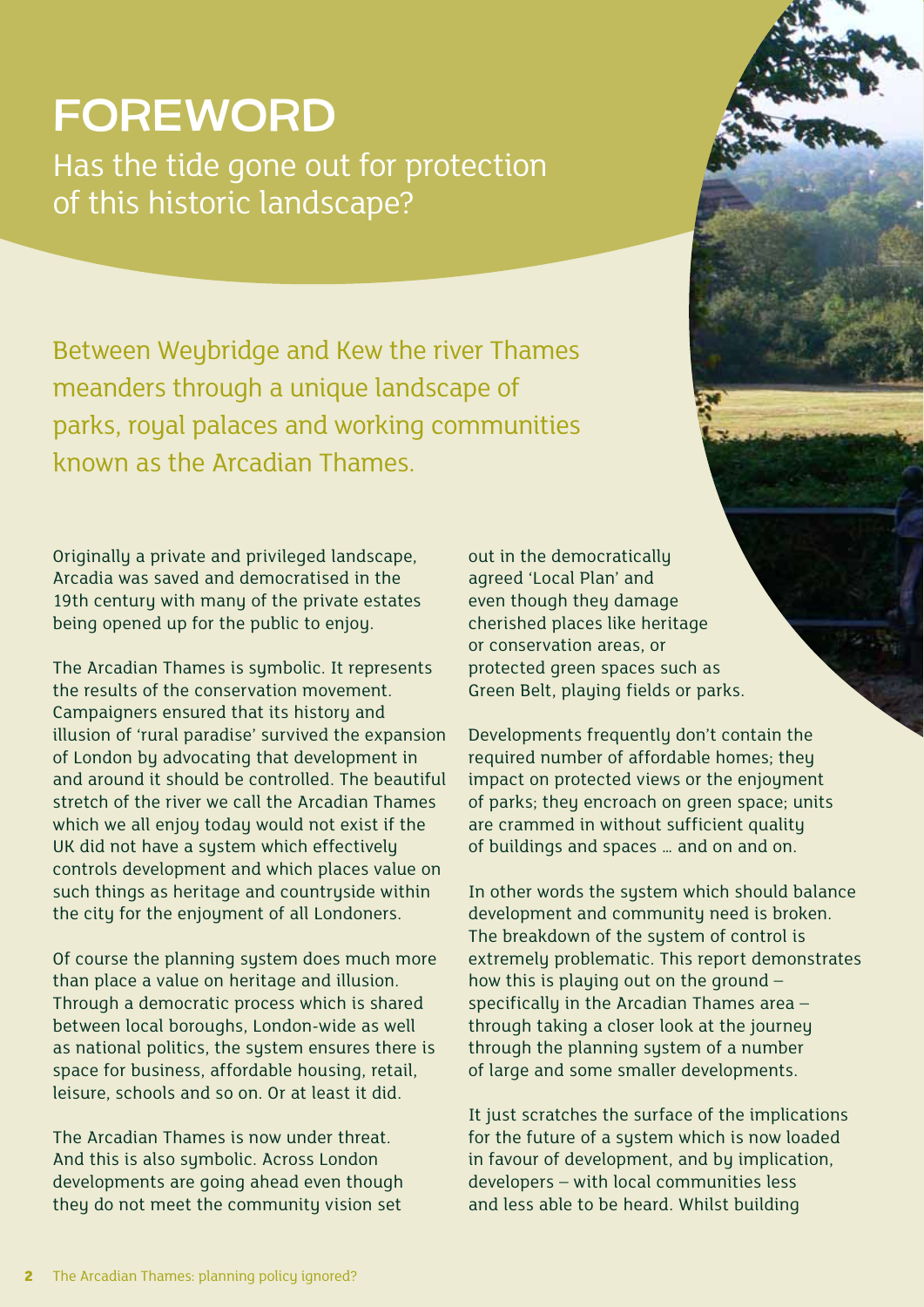

on brownfield first is firmly on the national political agenda thanks to the work of CPRE and others, the liberalised regime compromises on quality and local involvement.

Traditionally local authorities have mediated between local communities and the 'big picture'. But their position has been weakened by being put in a Catch 22 situation where they are under pressure to allow unsuitable development or have control taken away from them.

For half a century UK governments have slowly taken more and more power to the centre, away from local authorities.

This latest onslaught can only be described as the dismantling of the planning system.

We can fight to save the Arcadian Thames but the reality is that this is a much bigger battle – to save any kind of semblance of local democratic control over our built and natural environment.

Im Groxen

John Croxen Chair, CPRE London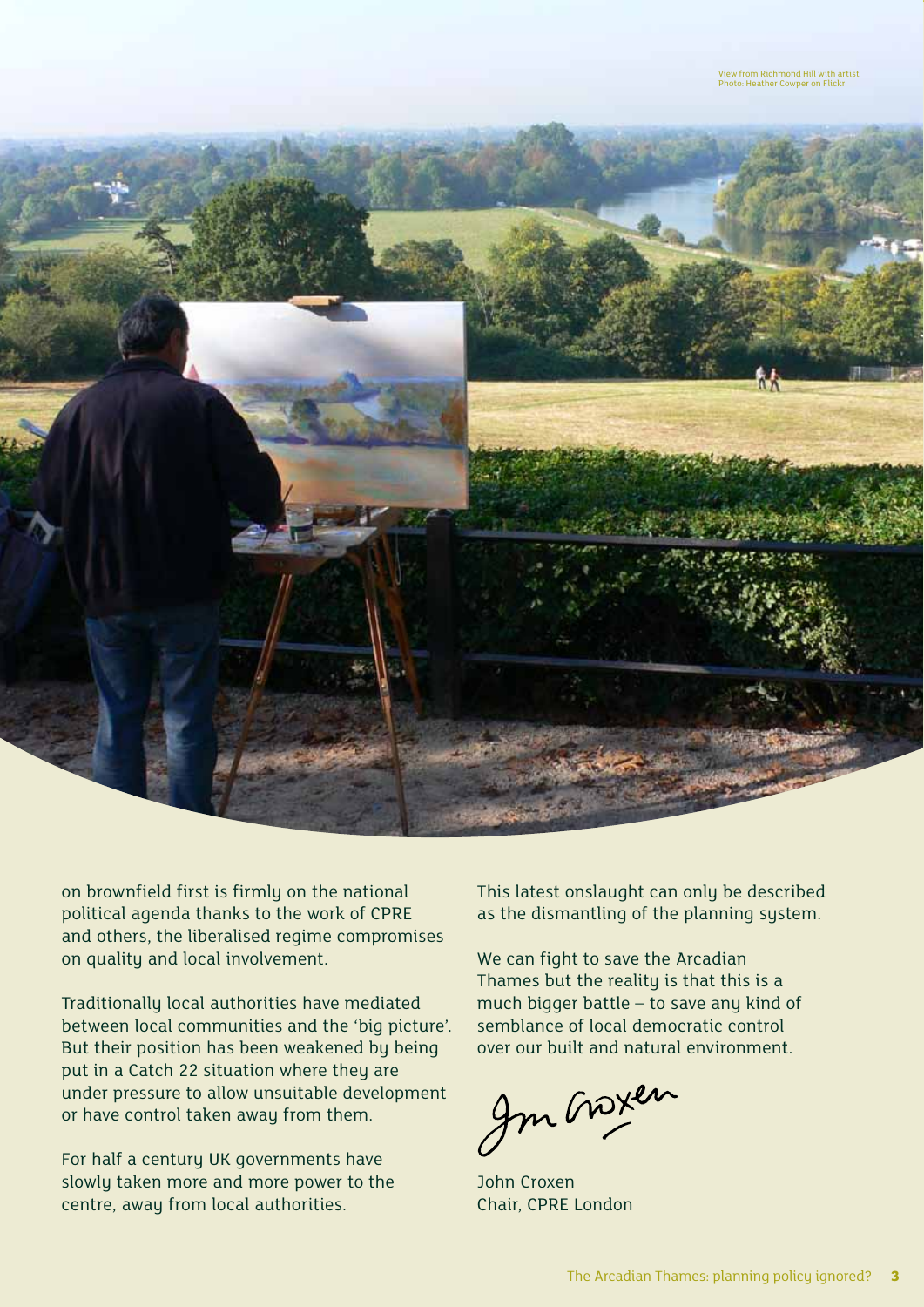### I The Arcadian Thames: a history of conservation in 'London's countryside'

Since the successful campaign in 1902 to protect the 'View from Richmond Hill', the haven of green space along the Thames from Weybridge to Hampton to Kew has been conserved and protected. Also known as 'London's Countryside', this extraordinarily diverse landscape collectively contains more listed buildings, conservation areas, wildlife sites and registered parks and gardens than in any other comparable location in the UK.



Hampton Court Palace

It contains two of the UK's top ten most visited attractions, Kew Gardens and Hampton Court Palace. A natural area of biodiversity, it also contains the Site of Special Scientific Interest at Bushy Park, and provides increasingly important flood meadows for Greater London.

It has housed and inspired artists and writers, from Chaucer to Alexander Pope, Joshua Reynolds and Spencer Gore, to the Rolling Stones.<sup>1</sup>

The Mayor of London has recognised the importance of the region in the London View Management Framework (2012; revised 2015) and has listed the view from Henry VIII's mount in Richmond across the Thames to St Paul's Cathedral as a protected view, constraining development from disrupting this historic sight line.

Many communities along the Thames from Kew to Weybridge have campaigned to protect their riverside landscape from encroachments by unsympathetic development. New local area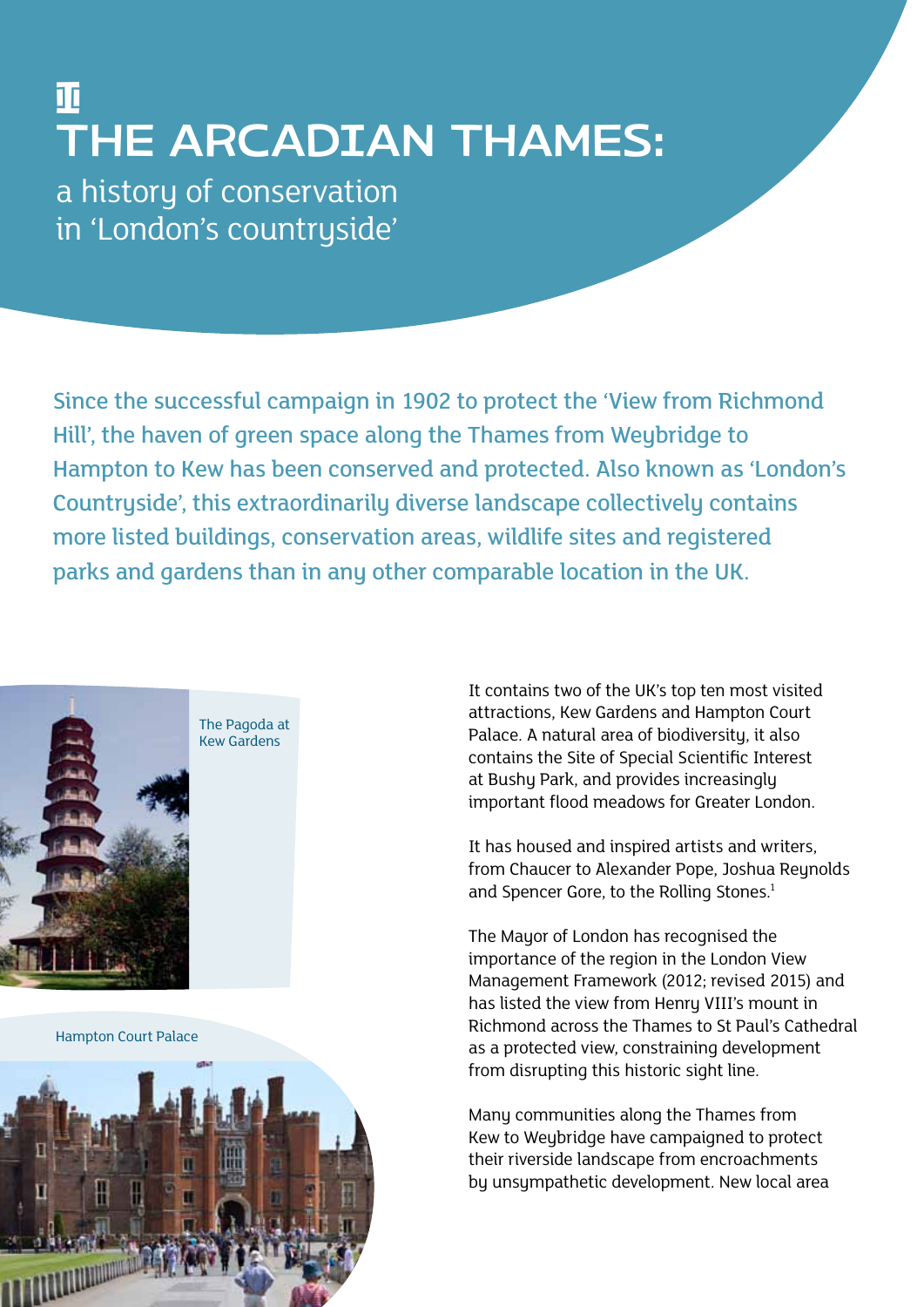

The Arcadian Thames contains an elaborate network of framed view lines, avenues and vistas along and from the River Thames and Richmond Hill. This visual network gradually evolved from the early 17th century, formed by key landmarks such as palaces, villas, the Royal Observatory, Kew Pagoda, obelisks, bridges, church towers and spires, and the planted avenues which still provide definition and structure to the landscape today.

and neighbourhood plans have also contributed to conservation efforts. Historic England and Historic Royal Palaces also work consistently to protect views and vistas along the Thames, and their responses to planning applications can prove key in granting or denying permissions.

A charity committed specifically to protecting the green and open spaces along the river, The Thames Landscape Strategy (TLS), has for the past twentyone years been at the forefront of conserving the Arcadian Thames and, in 2005, a major Heritage Lottery Fund grant allowed TLS to 'restore, open up, and enhance the view from Richmond Hill'.<sup>2</sup> This project involved the planting of trees and native hedgerows as well as reeds and sedges meant to restore the 'almost lost Thameside natural environment'.3 Historic features of the built landscape were also restored, including gates

and railings, and paths were enhanced to increase access. Outreach programmes and volunteer efforts were also coordinated to ensure the continuation of the aims of the project. Since then, the Arcadian Thames has, according to the TLS, become an area of 'unrivalled public open access and recreational activities'.4



Photo: landscapeiskingston.wordpress.com

The view of St Paul's Cathedral from Henry VIII's mound in Richmond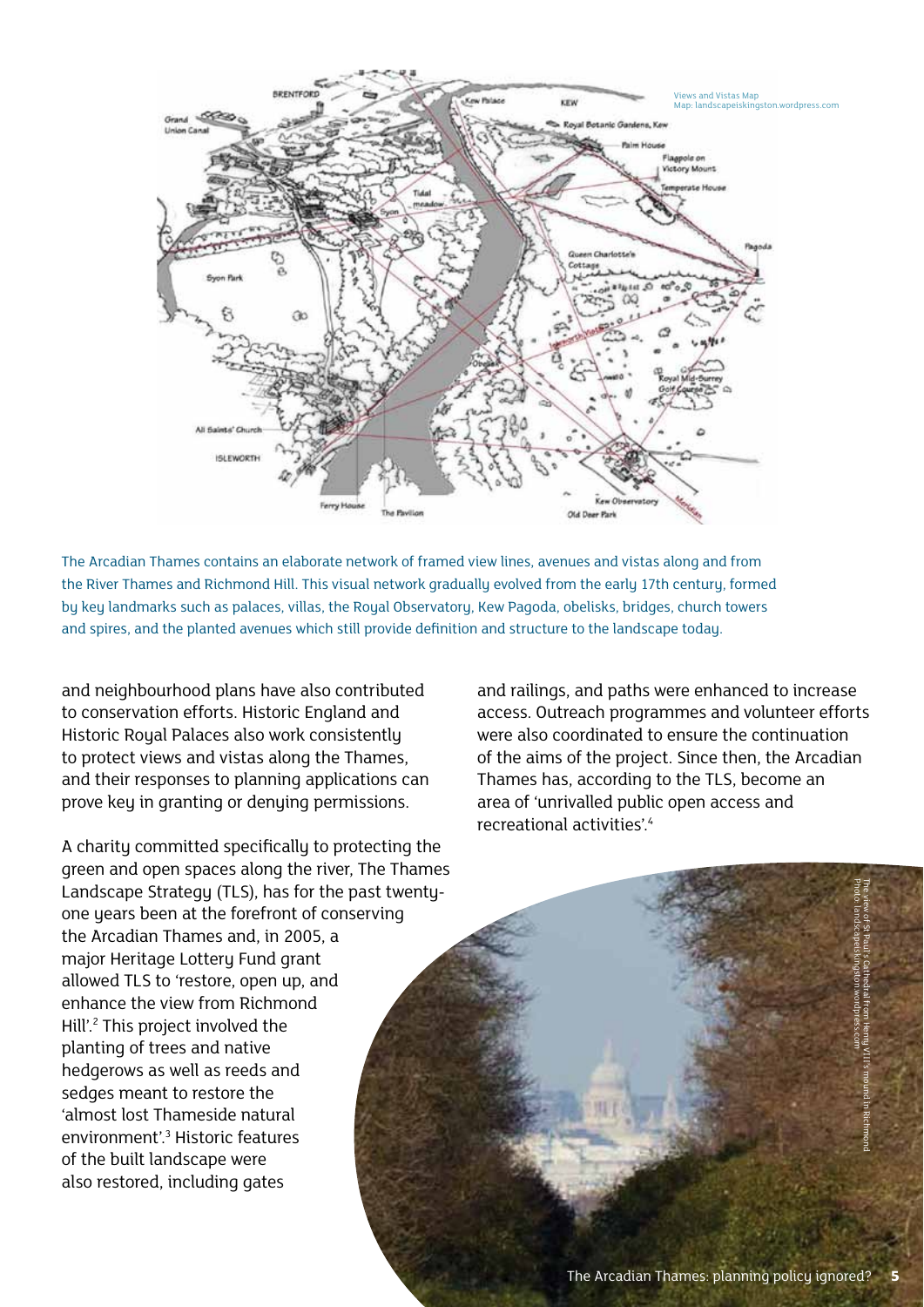**III** Arcadia under threat: **the impact of the National Planning Policy Framework**

Despite the clear consensus amongst the Mayor of London's Office, local amenity groups, and the TLS that this special landscape ought to be protected, recent planning decisions have demonstrated that other issues, such as affordable housing and the viability of urban regeneration, are more important than the preservation of London green spaces and riverside views.

While affordable housing and urban regeneration are undeniably key issues that require urgent attention, a closer look at how planning decisions are made often reveals that these issues are raised as a way of distracting decision makers from developers' drive to produce developments that will result in the highest possible profit. The frequent result is compromises on these very issues.

The National Planning Policy Framework (NPPF), which came into effect in March 2012, specifies that planning ought to be sensitive to each area's local character, the provision of green space, and the conservation of historic landscapes and buildings, but its loophole concerning the delivery of housing in particular has been used by developers to challenge objections to designs that might impact these crucial urban amenities.<sup>5</sup>

More specifically, the Framework states that for 'decision taking', the 'golden thread' of 'sustainable development' means that:

- **•** 'development proposals that accord with the development plan' should be approved 'without delay;' and
- **•** 'where the development plan is absent, silent or relevant policies are out-of-date' that permission should be granted 'unless any adverse impacts of so doing would significantly and demonstrably outweigh the benefits when assessed against the policies in [the] Framework' and 'unless material considerations indicate otherwise'.6

**In other words, the priority under the aegis of the National Planning Policy Framework is on pushing development through, and the reigning presumption in favour of development seriously curtails the power of objections to proposals that violate its otherwise laudable environmental guidelines.**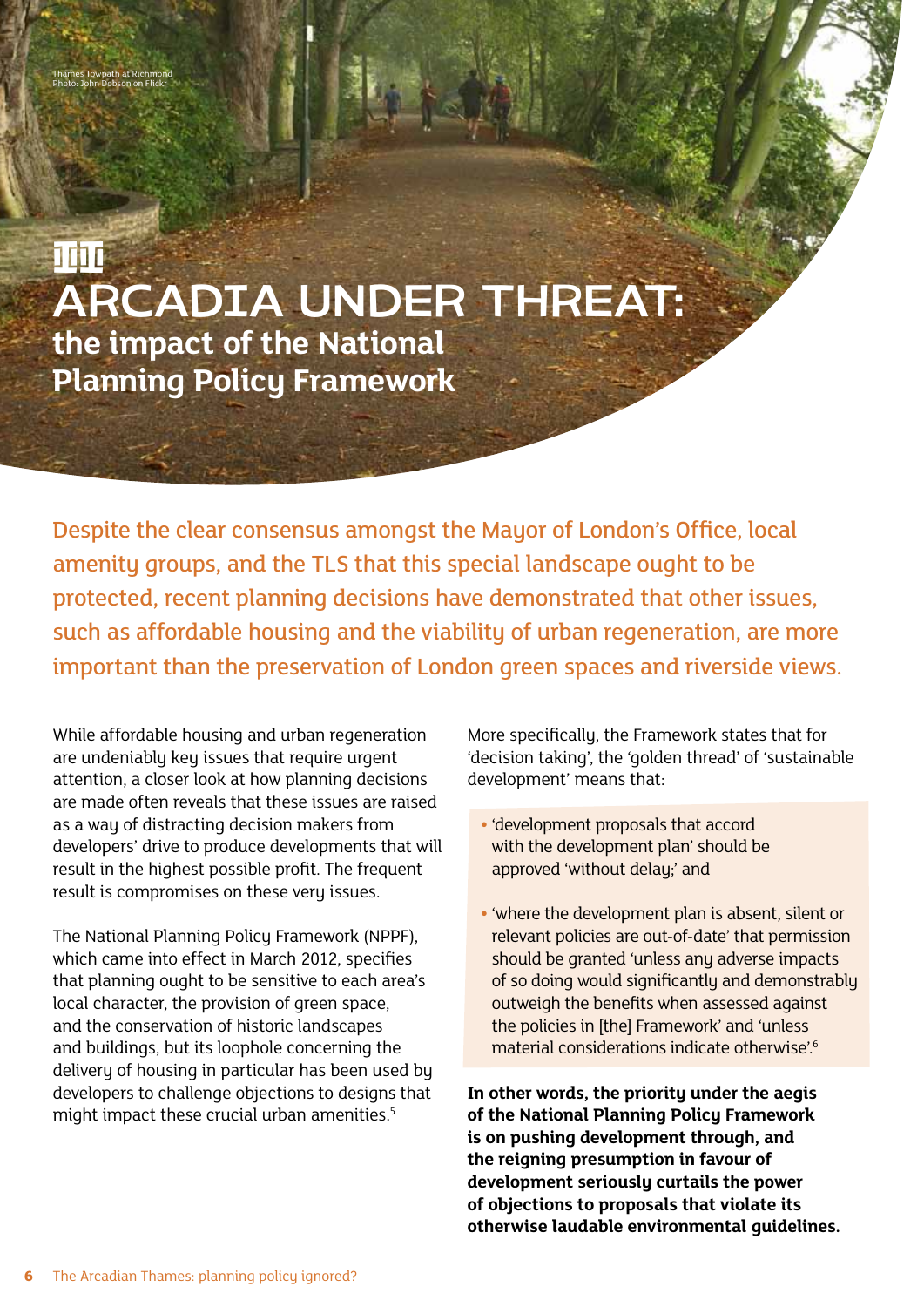### 0000 PLANNING WITHOUT permission?

Residents, councillors and developers: some case studies of development applications along the Arcadian Thames

A number of planning decisions across the Arcadian Thames London boroughs – Kingston, Hounslow, and Richmond – both ongoing and completed, are illuminating in terms of how various planning frameworks are used in allowing or refusing new developments. Large-scale plans in Kingston town centre and Brentford reveal a number of issues and attitudes regarding views and vistas along this special landscape.

Kingston in particular has seen a high volume of new development for the past several years; since 2014 partly under the aegis of Kingston Futures, a scheme to attract developers to regenerate the town centre.<sup>7</sup>

#### **Kingston Riverside**

Kingston Riverside ,<br>to: redrow.co.uk

打到英语共同

Pre-NPPF developments seem to have set the stage for new plans with building heights that impose more severely on Kingston's views and vistas. In 2008, a 16-storey riverside development (Kingston Riverside) on the site of the old power station was granted permission on appeal by the Secretary of State even though the council had rejected it on the grounds that it did not provide sufficient affordable housing, that its 'height, scale, and massing' were 'out of scale and character', and

would compromise the 'protection of key views'.<sup>8</sup> Later aspects of the development in June 2012 elicited objections from Richmond over illuminated lighting opposite to a landmark bridge and adjacent to a Grade I historic park, but these were also granted permission.<sup>9</sup>

#### **Kingston's Old Post Office site**

Kingston's regeneration has continued to spark opposition. The latest proposals to build on The Old Post Office (TOPO) site have been highly contentious, particularly plans to erect a 19-storey tower block in the town centre.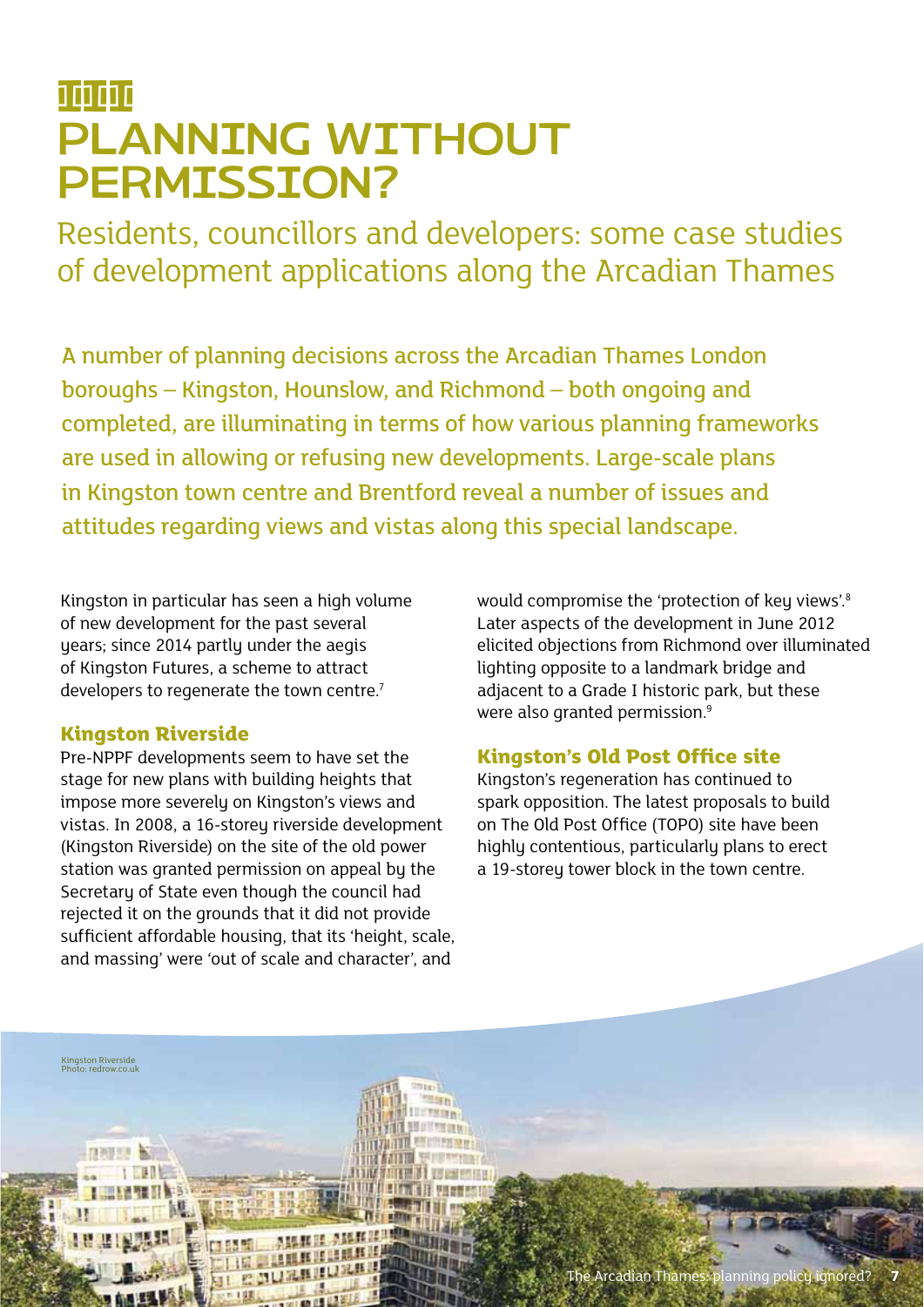

Historic England, the Borough of Richmond and Hampton Court Palace have objected strenuously to the impact such developments would have on views and vistas.10 Developers cited the previous developments at Kingston Riverside in 2007 as precedent for the height of the current planned tower. Plans for that development were originally refused by the council on grounds very similar to objections now being raised by residents and conservation bodies: lack of affordable housing, 'harmful' effects on the 'character and setting' of the site, and the height and massing being 'contrary' to policy Kingston Core Strategy policy BE1 Strategic Areas of Special Character and the Protection of Key Views.<sup>11</sup>

Present leader of the Kingston Council Kevin Davis responded to residents' criticisms of the plans for the TOPO site by citing the housing crisis: 'We are unbelievably short of housing in London. Do we sit down and sit on our hands? We can't. Some of the objections being raised are childish'.12

The council officers expressed recognition of 'a significant change in scale between' the proposed buildings and the adjacent historic environment 'which cause[s] some harm', but 'the detrimental effect of the massing and scale' is 'appropriately mitigated' by its 'contemporary scheme' and 'substantial public benefit'.<sup>13</sup>

However, overwhelming opposition to TOPO plans, backed up by legal opinions from the Kingston Residence Alliance barrister and Historic England as to the harmful effects of the proposed development on 'heritage assets', caused the council unanimously to refuse permission on 5 November 2015, against the planning officers' recommendations. The reasons given were height and design, lack of three-bedroom housing, and the height of the tallest buildings being out of character with the historic market town's other buildings.<sup>14</sup>

Residents were pleased with the decision, but concerned that planning officers failed to 'accept that there were clear London Plan policy breaches in the proposed scheme', and that councillors restricted their grounds for refusal to just three issues, without mention of local heritage or affordable housing.15

#### **Eden Walk**

Consultations for Eden Walk, another largescale development in the town centre with proposals for blocks of flats in towers rising to 20-storeys, have been ongoing, and a planning application is expected imminently.<sup>16</sup>

Liberal Councillor Liz Green recently remarked that Kingston's development plans might provide 'ample opportunity to engage' with residents 'on a real knowledgeable level', but worried that 'we are not doing that'.<sup>17</sup>



The proposed redevelopment at Eden Walk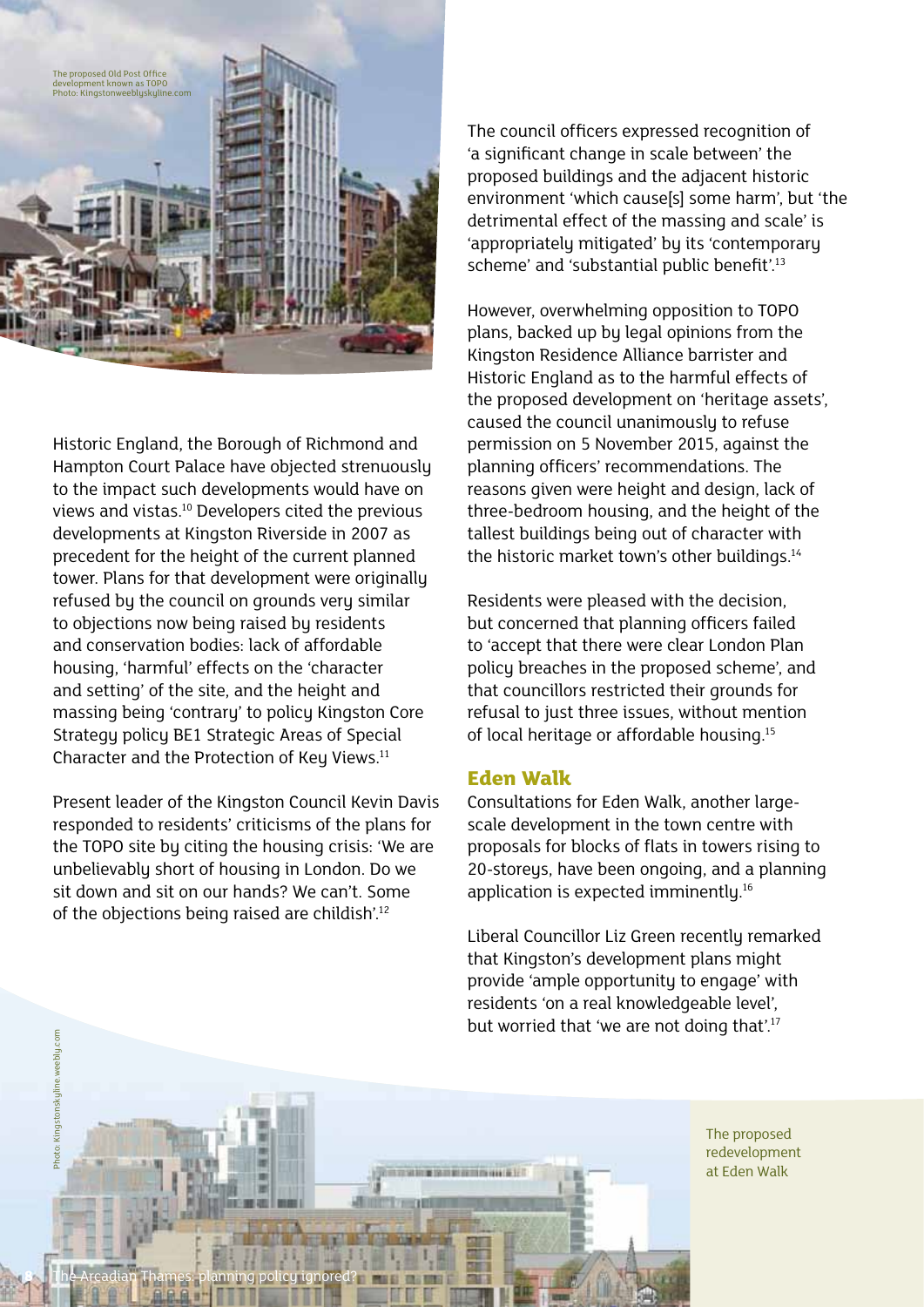Similarly, in an address to the Conservative party conference on 6 October 2015, Zac Goldsmith (MP for Richmond Park and North Kingston) was deeply concerned that in the push to 'build more', communities were having 'ugly' developments 'dumped' upon them which were 'out of proportion' and 'out of keeping' with the local area.<sup>18</sup>

His fellow candidate for Mayor of London, Sadiq Khan (MP for Tooting), has also expressed concern over the '16-storey developments with luxury flats' proposed for Kingston and has emphasised the importance of ensuring 'a good deal for local residents'.19

#### **Tolworth Tower site**

The debate continues in other areas of the borough. Plans to develop the Tolworth Tower site, for example, have been so heated that two councillors were asked to leave a planning meeting on 14 September 2015 'after they spoke against the project'.20

Councillor Richard Hudson found grave faults with current proposals by CNM Estates to create 400 homes on the site, calling attention to the fact that 'the density is well over the London plan'. He worried that 'The recommendation has already come out to approve', and added that he was unsure 'if there is anything that planning officer won't recommend for approval'.<sup>21</sup>

The Mayor's Office, however, agreed that the development did 'not comply with the London Plan' especially owing to its lack of affordable housing and density.<sup>22</sup>

#### **Brentford High Street**

Brentford's High Street, like Kingston's town centre, has been targeted for regeneration for the past twenty years. The most recent plans, put forth by Ballymore last year, were the subject of intense local debate.<sup>23</sup>

Residents felt that the developer's plans were a series of compromises over density and height which led them to object.<sup>24</sup>



Proposed Eden Walk developmen oto: edenwalkregeneration.com

Residents thought the heights and density of the buildings proposed were problematic enough, and that the 'sterile atmosphere' of the green areas attempting to mitigate these effects were entirely insufficient.

There was a sense that all objections attempting to address the problems with design had 'fallen on deaf ears' and that the 'people feel they hadn't been listened to'.<sup>26</sup> The plan in fact 'obliterates the three most historic lanes' leading from the High Street to the river, which was 'an avoidable tragedy'.<sup>27</sup>

Furthermore, the provision of affordable housing (10-13% throughout the various phases), was seen as particularly poor.<sup>28</sup>

The planning officer admitted that there would be visual impact on the view from Kew, a World Heritage Site, though he believed it would be screened by the current treescape.<sup>29</sup>

Kew Gardens had in fact objected to the plan owing to the adverse visual impact in winter when screening trees would be bare.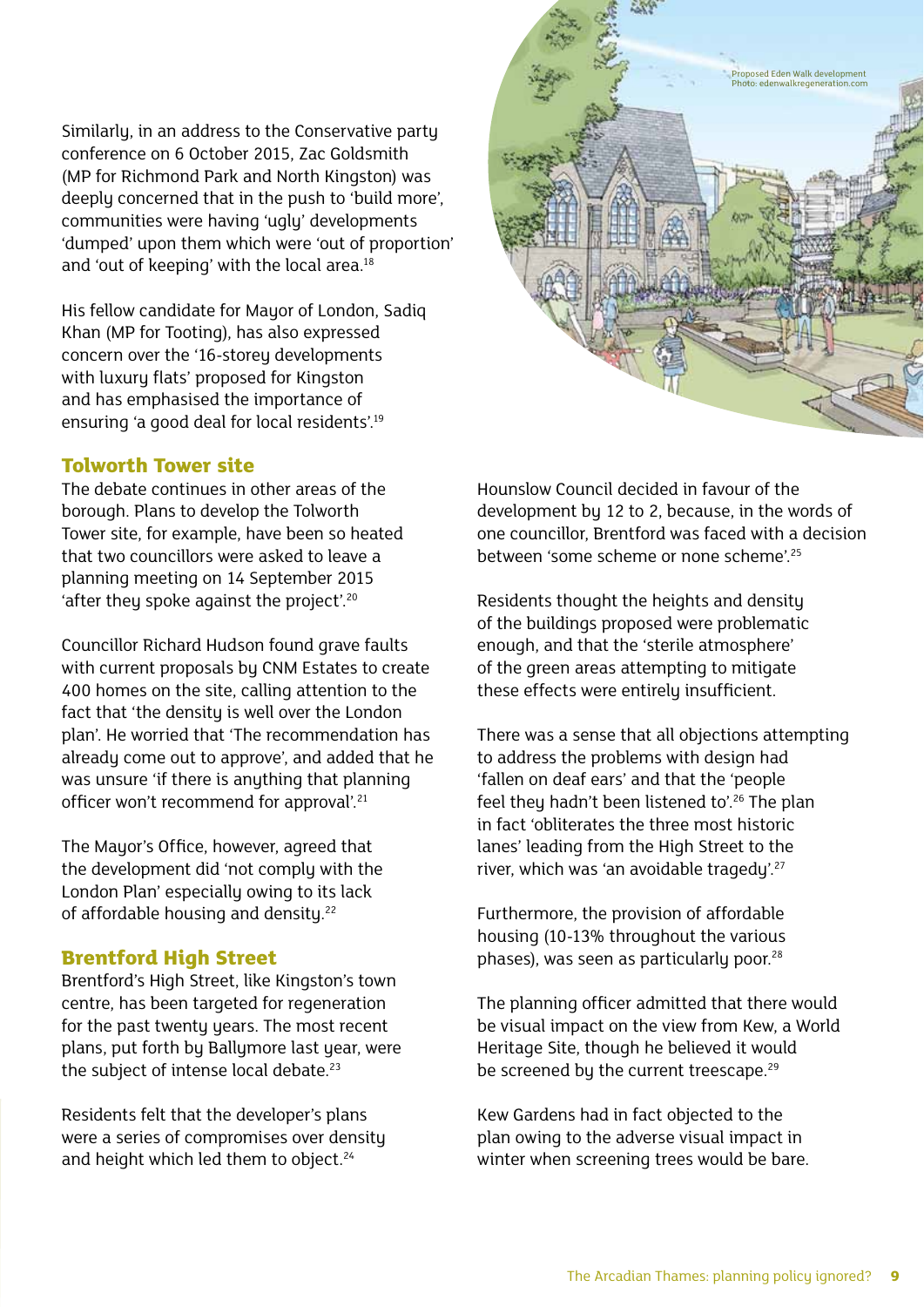They were also sceptical of an independent report, used by the planning officer, on the visual impact of the development which failed to take sufficient account of the winter treescape, plans to manage the current screen of trees, and effects from urban lighting.<sup>30</sup>

The Mayor's Office attempted to allay these fears by pointing to the additional screening effects of Brentford Dock.<sup>31</sup> The planning officer assured the council that the GLA supported the plan, and that it complied with the NPPF.<sup>32</sup>

Responses to his presentation during the decision meeting drew attention to his own reservations, where many points of the plan were 'almost' acceptable or 'not quite' in compliance with quidelines.<sup>33</sup>

The overall sense of the decision meeting is that compromise was needed on a number of issues in order to begin the desperately needed rejuvenation of the High Street.

#### **Twickenham Old Sorting Office site, Richmond**

Richmond has had fewer development issues than other boroughs along the Thames, but the Twickenham Old Sorting Office site redevelopment is one case. The council approved a large arts building which impinged on Metropolitan Open Land and which, according to local amenity group Friends of the River Crane Environment, disrupted views along the River Crane conservation corridor.<sup>34</sup> The Mayor's Office felt that, although the plan 'did not comply with London Plan Policy', the 'substantial public benefits' it offered to the area 'outweighed' the 'proposed loss of MOL land', and that the lack of affordable housing, in the 'absence of grant funding', was 'reasonable'.<sup>35</sup>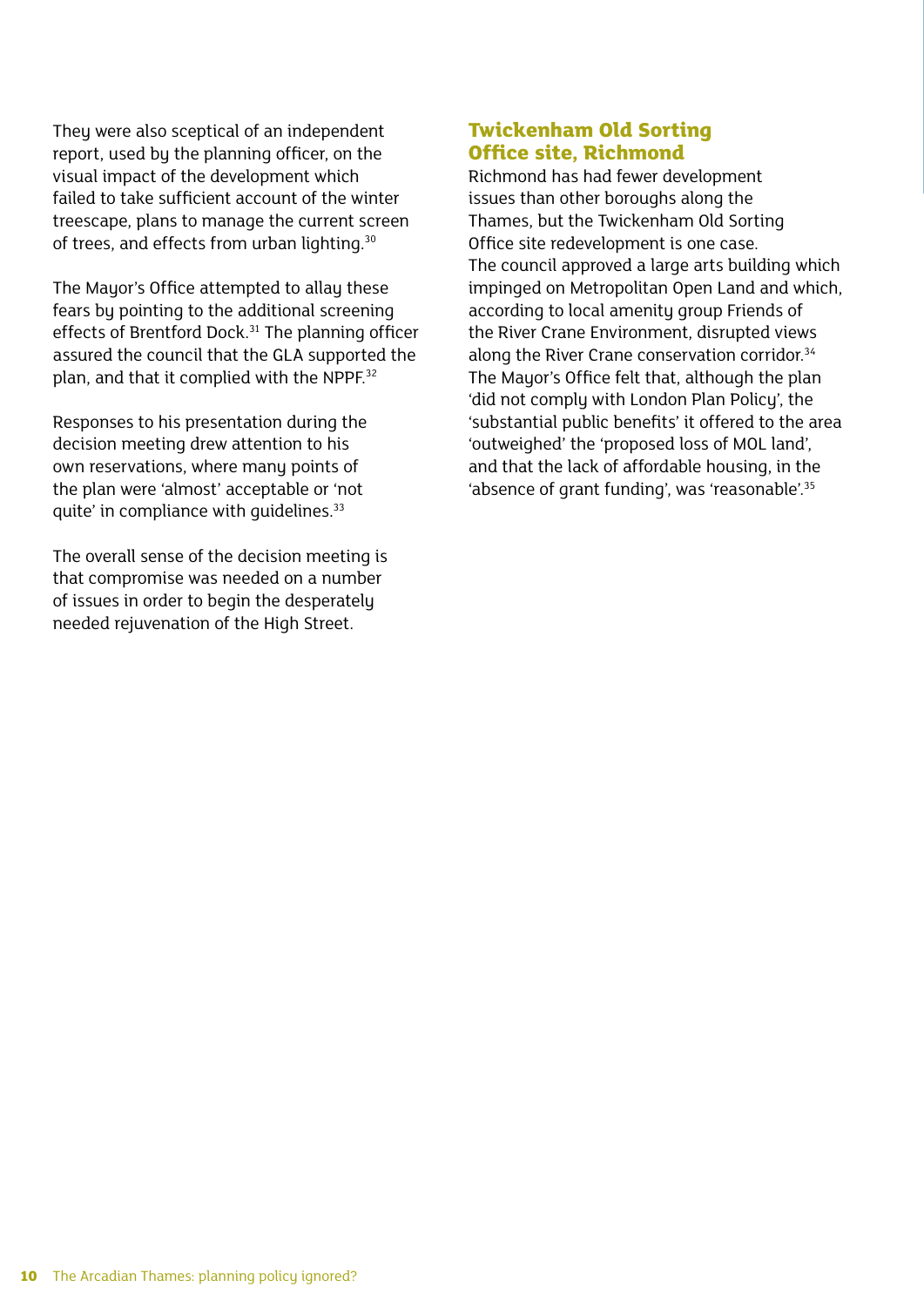### **IIW** BETTER DECISIONS FOR Smaller Developments?



Although most large developments have been approved or are likely to be, there are examples of smaller developments threatening local views and vistas which have had a more felicitous outcome.

The site of the Surbiton Filter Beds, Kingston, was the subject of a planning application for 64 houses on a floating pontoon, as well as for a large restaurant, and was rejected both initially (2013) and on appeal (2014) for its encroachment on the riverside landscape near Hampton Court Palace, on Metropolitan Open Land, and on the heritage assets, including the Victorian Chelsea Waterworks and coal stores.

The original decision stated that the development would have 'detrimental impact' on the area's 'visual amenity' and Metropolitan Open Land.36 The appeal decision again drew attention to the detrimental impact on this 'open' area of the river, and found 'no special circumstances' to override these concerns<sup>37</sup>

A similarly smaller development at *Taggs Boatyard in Elmbridge* was also refused permission on the grounds of its impact on views and vistas.

The planning application called for a detached three-storey building with offices and a boatyard on the ground floor, with eight flats above and another two-storey building with one flat and parking space.

Elmbridge Council determined that such a development 'would be detrimental to views and vistas along the river' and that the 'mass, overall scale, height, and siting would result in a building highly visible and over dominant within the Thames River frontage'.<sup>38</sup>

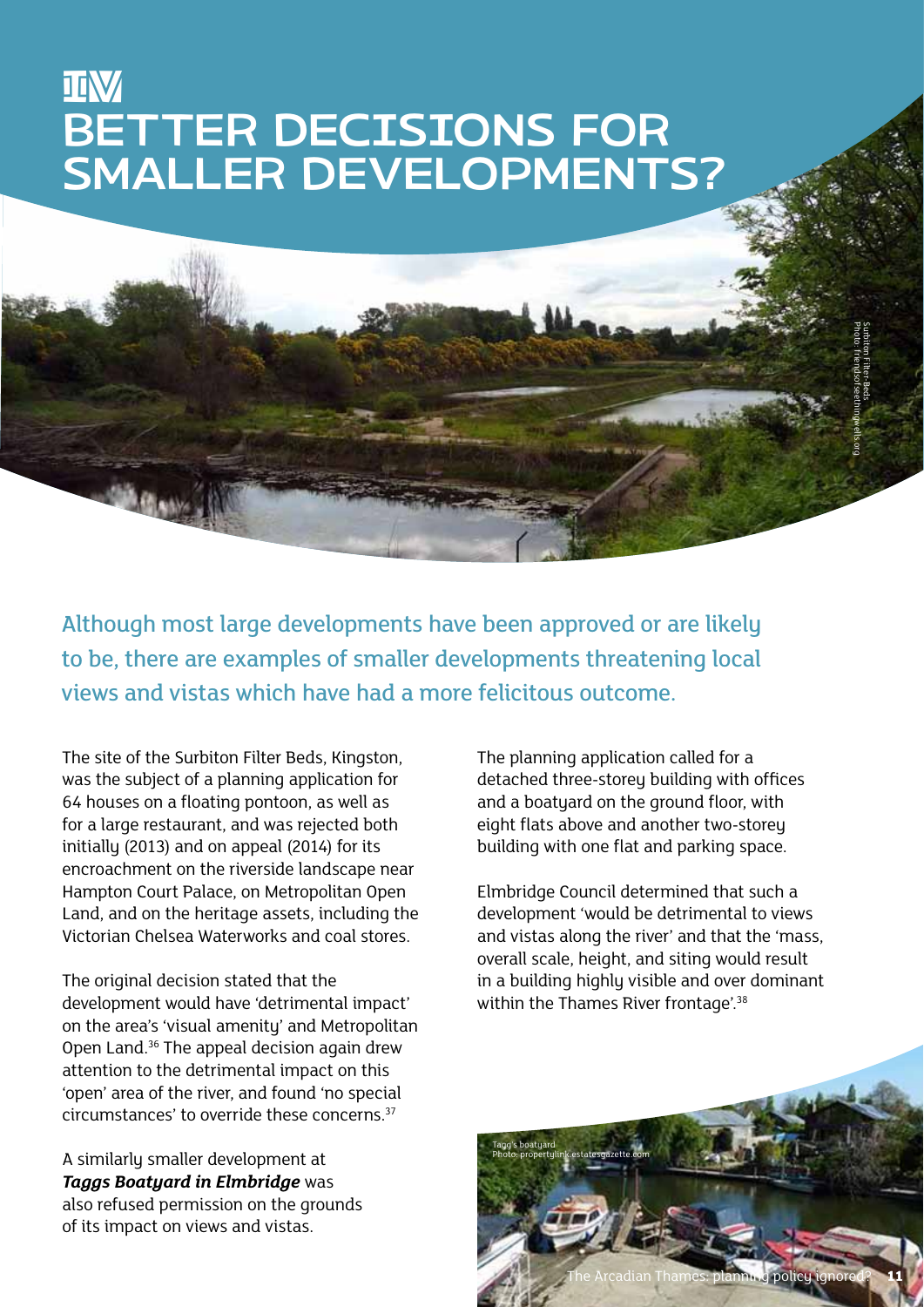### **W CONCLUSIONS**

Perhaps the most distressing element of all the case studies under consideration in this report is the constant refrain from local residents that their concerns are not listened to, their suggestions to improve planning designs are 'ignored',<sup>39</sup> and their voices are simply not being given due credit in planning processes.

The question many residents ask is, to what end is new development if not for the quality of life for both existing and future inhabitants of and visitors to the Arcadian Thames?

Naturally, developers are concerned with profitability, but the consensus amongst residents is that London Mauoral responses and London councils' decisions now seem to signal less inclination to listen to or act upon objections raised about developments which will affect their communities for many years to come.<sup>40</sup>

In the last three years since the NPPF, even with the advent of so many local community action groups, as well as village and neighbourhood plans, there is a perception that local influence on planning and development is eroding.

And even when policy should be clear, as in views and vistas protection along the Arcadian Thames, practice seems increasingly to be falling far short of explicit planning frameworks, including the NPPF.

In an area with so much to lose in terms of its natural beauty, history, biodiversity, heritage sites and unique character, the loss of local input and overriding of conservation policy threatens to be damaging.

the impact of this much older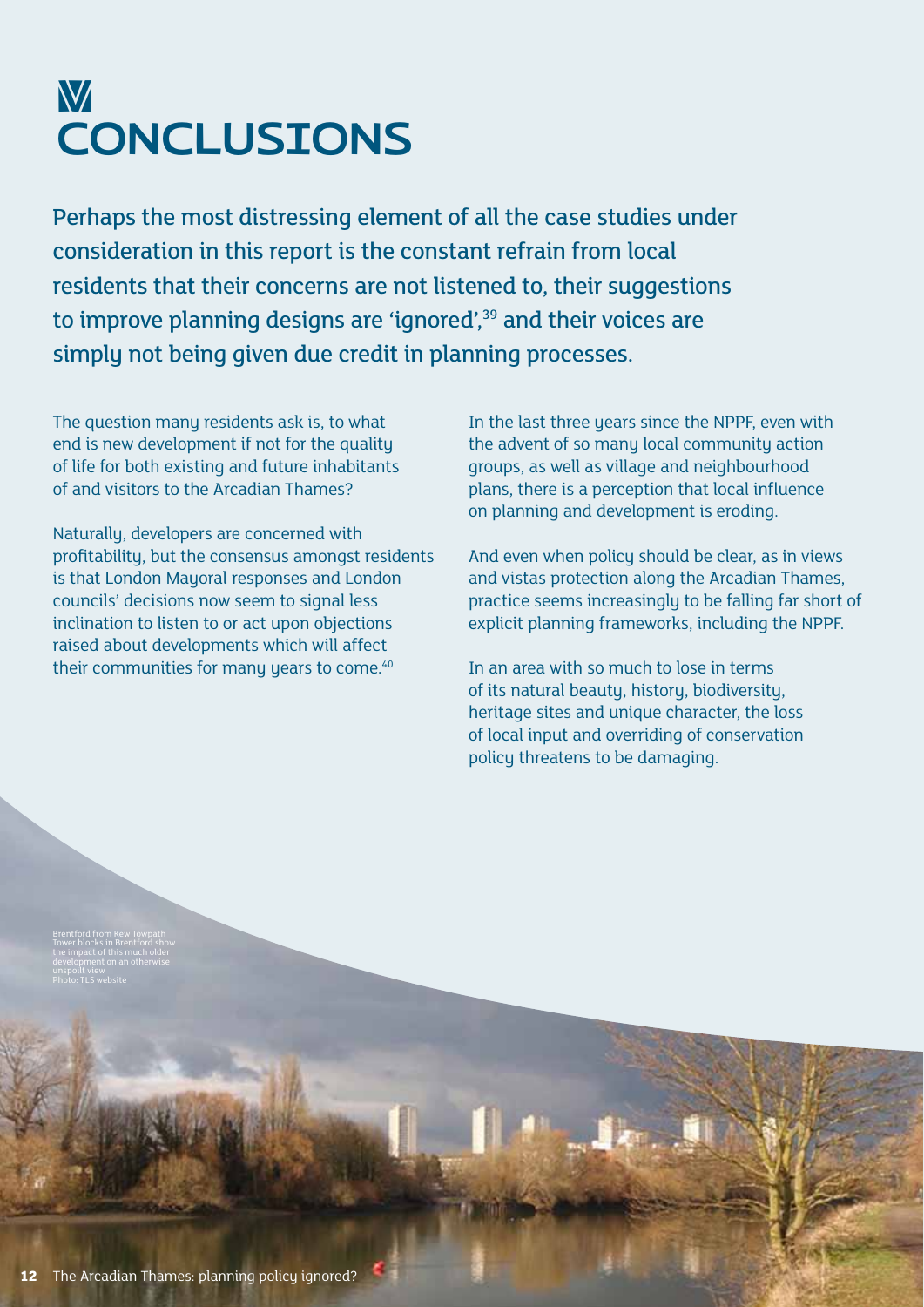### **FOOTNOTES**

- 1. Thames Landscape Strategy (TLS) website 'What We Do', http://thames-landscape-strategy.org.uk/what-we-do/ projects/londons-arcadia/;TLS brochure, 'Conserving Arcadia', http://thames-landscape-strategy.org.uk/ wp-content/uploads/2015/06/Conserving-Arcadia. pdf; TLS brochure, 'The Arcadian Thames', http:// thames-landscape-strategy.org.uk/wp-content/ uploads/2015/06/The-Arcadian-Thames.pdf; https:// en.wikipedia.org/wiki/Richmond,\_London
- 2. TLS, 'Projects: London's Arcadia', http://thames-landscapestrategy.org.uk/what-we-do/projects/londons-arcadia/
- 3. TLS, 'London's Arcadia', http://thames-landscapestrategy.org.uk/what-we-do/projects/londons-arcadia/
- 4. TLS, 'London's Arcadia', http://thames-landscapestrategy.org.uk/what-we-do/projects/londonsarcadia/; TLS, 'Conserving Arcadia', http:// thames-landscape-strategy.org.uk/wp-content/ uploads/2015/06/Conserving-Arcadia.pdf
- 5. CPRE Report, 'Community Control or Countryside in Chaos?', March 2014, http://www.cpre.org.uk/resources/ housing-and-planning/planning/item/3569-com
- 6. NPPF section 14, p.5, https://www.gov.uk/ government/uploads/system/uploads/ attachment\_data/file/6077/2116950.pdf
- 7. http://www.kingstonfutures.org.uk
- 8. Decision report, application 06/12424, 07/11/2007, Royal Borough of Kingston (RBK)
- 9. Decision report June 2012, application 06/12424, RBK
- 10. Ellie Cambridge, 'Pleas Made for Council to Reject Heritage Damaging TOPO Scheme', Kingston Guardian, 16/10/2015, http://www.kingstonguardian. co.uk/news/13874810.Pleas\_made\_for\_council\_to\_ reject\_\_heritage\_damaging\_\_TOPO\_scheme/.
- 11. RBK council minutes 09/2014; RBK Directorate of Planning refusal letter, 07/11/2007, http://www6.kingston. gov.uk/PSImageViewer/ImageViewer/?sys=DC&caseNo=0 612424&fCaseNo=06/12424/FUL&imageType=Document1
- 12. David Churchill, 'Historic Views from Hampton Court Palace Could Be Blocked by 19-Storey Block of Flats', London Evening Standard, 23/06/2015, http:// www.standard.co.uk/news/london/historic-viewsfrom-hampton-court-palace-could-be-blockedby-19-storey-block-of-flats-10338122.html
- 13. RBK Development Control Committee Agenda for 05/11/2015, planning application references 14/13247, 14/13248, and 14/13250.
- 14. James Giles, live report from RBK CouncilPlanning meeting 5 November 2015, http://www. coombemonthly.co.uk/live-tonight-topo-decisionnight-at-development-control-committee/; Kingston Residents' Alliance News Blog, 6 November 2015, http://kingstonskyline.weebly.com/news-blog
- 15. KRA news blog, http://kingstonskyline. weebly.com/news-blog
- 16. http://kingstonskyline.weebly.com
- 17. Ellie Cambridge, 'Kingston One of the "Worst Boroughs in London" When it Comes to House Building', Surrey Comet, 03/10/2015, http://www. surreycomet.co.uk/news/kingston/13800413. Kingston\_one\_of\_the\_\_worst\_boroughs\_in\_ London\_\_when\_it\_comes\_to\_house\_building/
- 18. Zac Goldsmith, Address to Conservative Party 06/10/2015, Conservatives YouTube Channel, https:// www.youtube.com/watch?v=d43T7NFMLKY
- 19. Jonathan Mitchell, 'London Mayoral Candidate Sadiq Khan "Listening to Arguments" to Rezone Kingston and Surbiton', Surrey Comet, 07/10/2015 http://m.surreycomet. co.uk/news/13810573.London\_mayoral\_candidate\_ Sadiq\_Khan\_\_listening\_to\_the\_arguments\_\_to\_re\_ zone\_Kingston\_and\_Surbiton/?ref=erec#comments
- 20. Rachel Burford, 'Two Storm Out at Tolworth Tower Development Meeting', Kingston Guardian,16/09/2015, http://www.kingstonguardian.co.uk/news/13739165.Two\_ storm\_out\_at\_Tolworth\_Tower\_development\_meeting/
- 21. 'Two Storm Out at Tolworth Tower'
- 22. Mayor of London's Office Report, 03/07/2015, pp. 1 and 4, http://www.london.gov.uk/sites/default/ files/tolworth\_tower\_initial\_representation.pdf
- 23. Chris Longhurst, 'New Man Behind Brentford High Street Scheme Faces Grilling from Locals', Get West London, 01/05/2014, http://www.getwestlondon.co.uk/news/westlondon-news/brentford-high-street-plan-under-7061533
- 24. Hounslow Planning Committee Videos 27/11/2014:I Introduction https://www.youtube.com/ watch?v=1lGfHMN-kKQ II Applicant's Presentation https://www.youtube.com/ watch?v=\_6uKd2ZRoFg III Objectors' Presentation https://www.youtube.com/ watch?v=hmO2o1u2B-4 IV Planning Officer's Presentation https://www.youtube. com/watch?v=atiRV5jdvz0 V Decision https://www.youtube. com/watch?v=3QTAZA8KJjw
- 25. Hounslow Council decision video
- 26. Hounslow Council objectors' video; decision video, Katherine Dunne, Clr Syon.
- 27. Hounslow Council objectors' video
- 28. Hounslow Council decision video, Katherine Dunne, Clr Syon.
- 29. Hounslow Council planning officer's presentation video.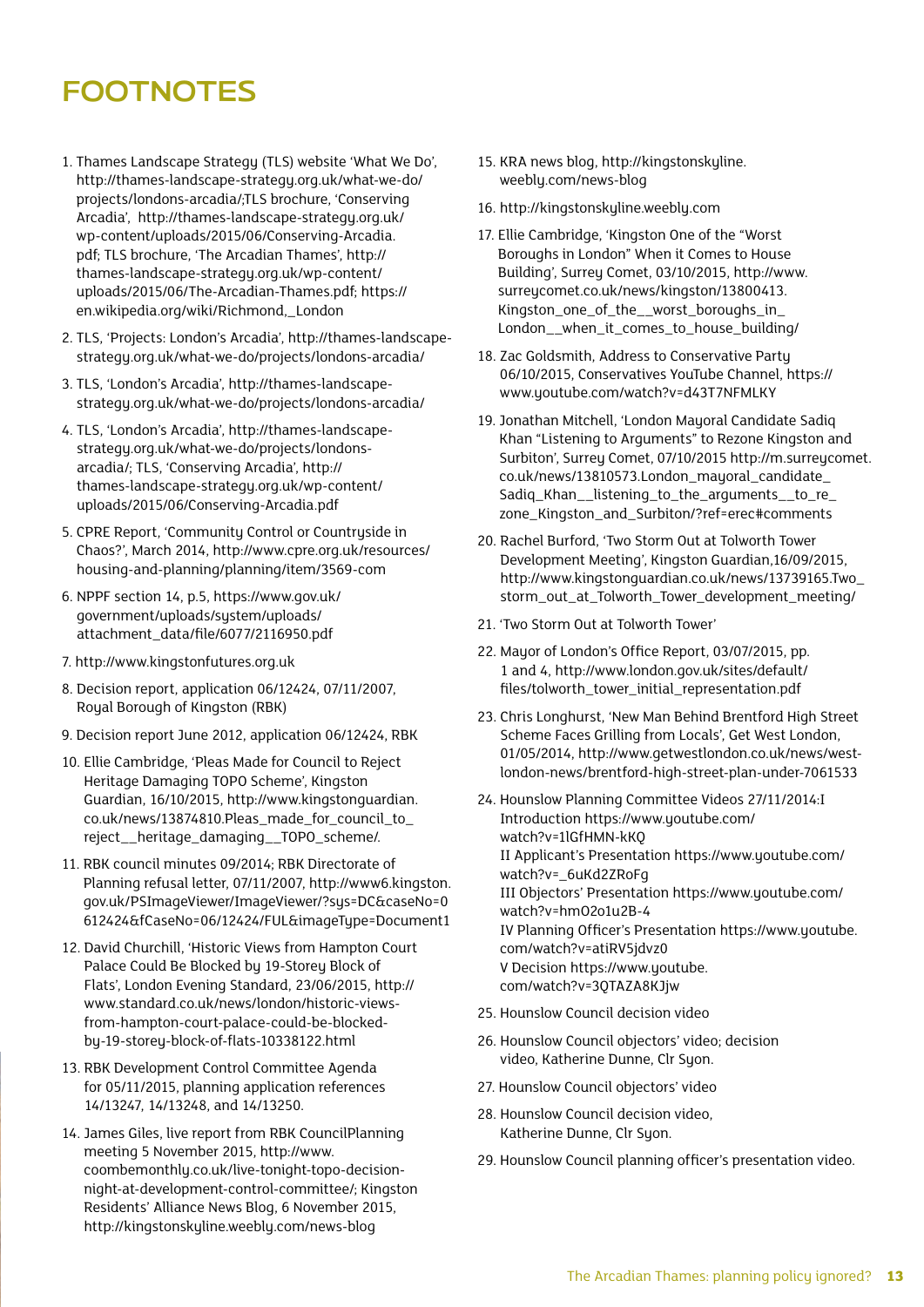- 30. Planning Officer's Report, section 5.36, 27/11/2014, http:// democraticservices.hounslow.gov.uk/documents/g8501/ Public%20reports%20pack%20Thursday%2027-Nov-2014%2019.30%20Planning%20Committee.pdf?T=10
- 31. Mayor of London's Office Report, 25/03/2015, p. 4, http://www.london.gov.uk/sites/default/ files/brentford\_high\_street\_report.pdf
- 32. Hounslow Concil planning officer's video.
- 33. Hounslow Council objectors' presentation video.
- 34. FORCE report, section 3, http://images.richmond. gov.uk/iam/IAMCache/1355406/1355406.pdf
- 35. Mayor of London's Office Report, 13/11/2013, p.4; http://www.london.gov.uk/sites/default/files/ twickenham\_sorting\_office\_report\_1.pdf
- 36. Decision letter, application number 11/16502, RBK, 15/02/2013, p. 5.
- 37. Appeal decision letter, application number 11/16502, RBK, 06/03/2014, pp. 5, 6, 21-22.
- 38. Decision letter, Royal Borough of Elmbridge, 23/08/2013; http://edocs.elmbridge.gov.uk/ IAM/IAMCache/1874616/1874616.pdf
- 39. Hounslow Council decision video.
- 40. E.g., Kingston Residents Alliance, Brentford High Street Steering Committee.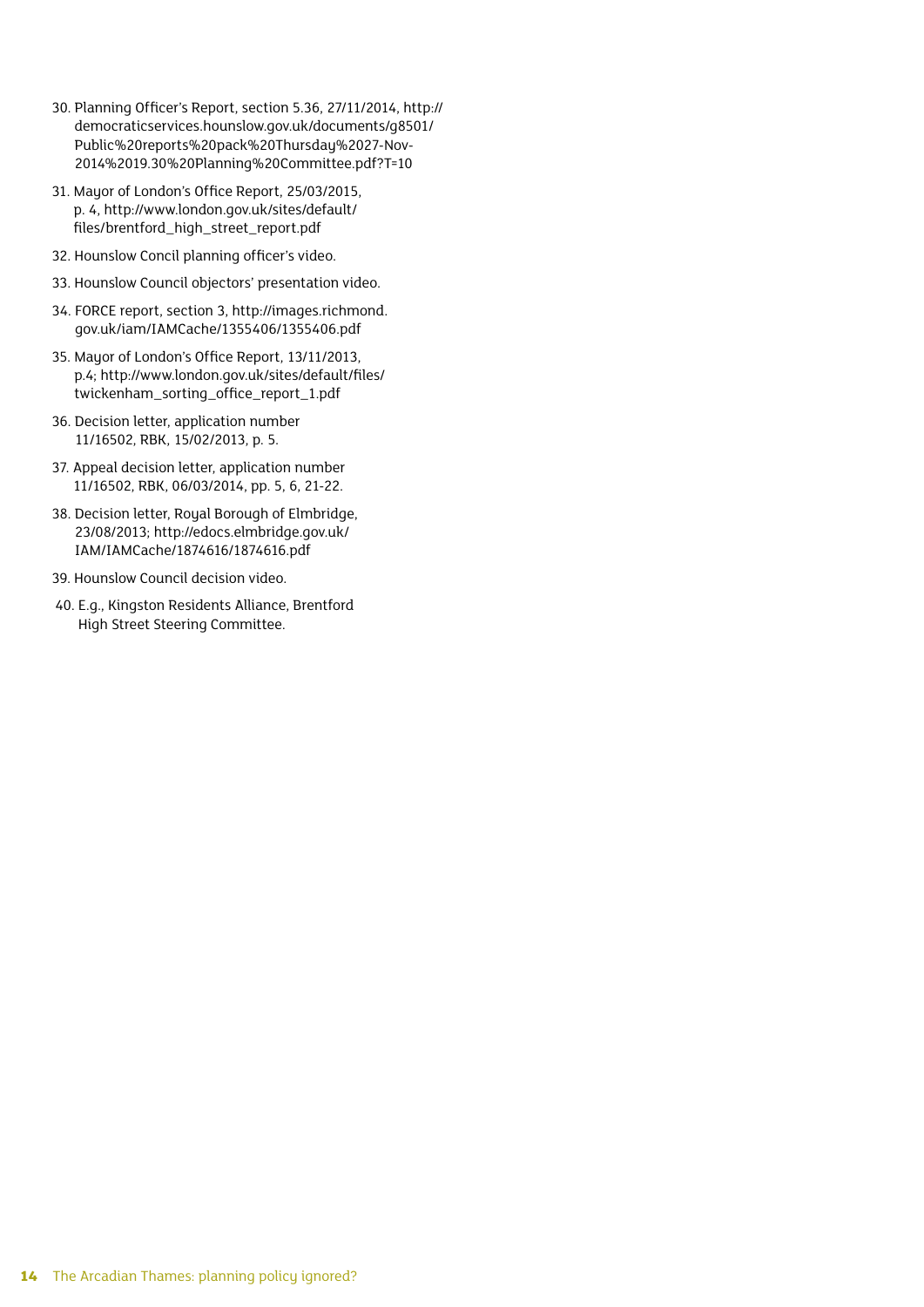#### **Acknowledgements**

The Arcadian Thames: planning policy ignored? The Arcadian Thames: planning policy ignored? **15**

We are indebted to Allison Adler Kroll who has researched and written this report on our behalf.

We would also like to thank an anonymous donor whose generosity has enabled us to complete this work.

#### **Report Author: Allison Adler Kroll**

Allison Adler Kroll holds a doctorate in English literature from UCLA and was a lecturer at the University of California for many years before she relocated to the UK in 2009. She is currently working on a history DPhil on the politics of the countryside at Merton College, Oxford, and she lives in London.